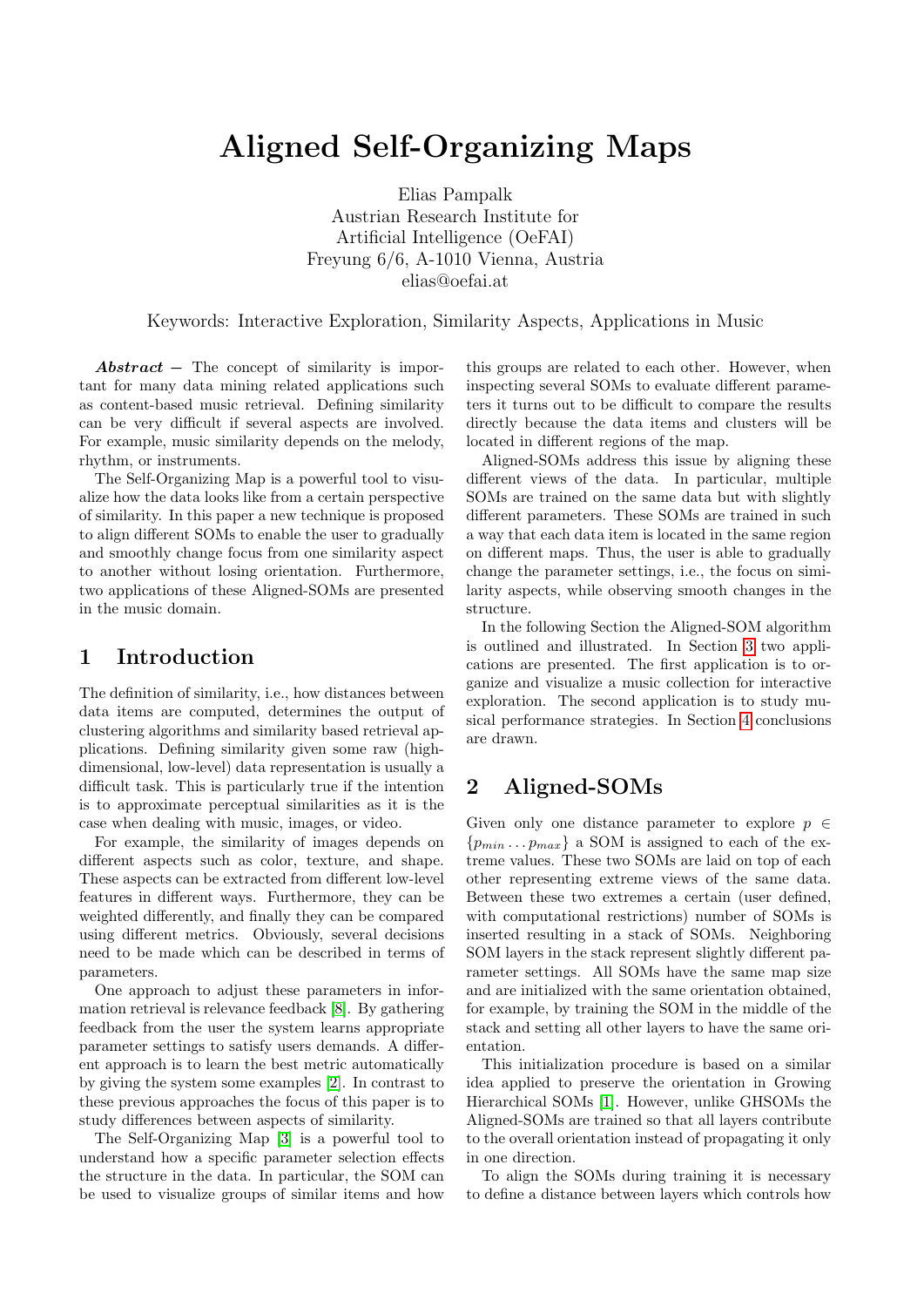smooth the transitions between layers are. Based on this distance the pairwise distances for all units in the stack are calculated and used to align the layers the same way the distances between units within a map are used to preserve the topology.

The training process is based on the normal SOM training algorithm. A data item and a layer are selected randomly. The best matching unit for the item is calculated within the layer. The adaptation strength for all units in the stack depends on their distance to the best matching unit. The model vectors within the selected layer are adapted as in the basic SOM algorithm. For adaptations in all other layers the respective representation of the data is used. The online training algorithm is outlined in Table [1.](#page-1-1) For the experiments presented in this paper a batch version of the Aligned-SOMs was used which is based on the batch training algorithm for individual SOMs.

The batch training algorithm for Aligned-SOMs can be formulated as follows. Let  $D_a$  denote the data matrix of size  $n \times d_a$  for each similarity aspect a, where n is the number of data items and  $d_a$  is the number of dimensions of aspect a. Let  $\mathbf{U}^2$   $(ml \times ml)$  be the squared distances in the visualization space between all units in the stack, where  $m$  is the number of units per layer and l is the total number of layers. Let  $N_t$  $(ml \times ml)$  be the neighborhood matrix calculated, for example, as  $N_t = \exp(-U^2/(2r_t^2))$ , where  $r_t$  is the neighborhood radius at iteration t. Let  $P_{at}$   $(n \times ml)$ be the sparse partition matrix defined by  $P_{at}(i, j) = 1$ if unit  $j$  is the best matching unit for item  $i$ , i.e., there is no other unit in the layer of unit  $j$  which could better represent item  $i$  from the perspective of aspect  $a$ , and  $\mathbf{P}_{at}(i, j) = 0$  otherwise.<sup>[1](#page-1-2)</sup> The spread activation matrix for each aspect  $S_{at}$   $(n \times ml)$  is calculated as  $S_{at} = P_{at}N_t$ . Mixing coefficients  $w_{ak}$  specify the influence of each aspect on each layer  $k$ . The spread activation for each layer  $\mathbf{S}_{kt}$   $(n \times m)$  is calculated as  $\mathbf{S}_{kt} = (1/\sum_{a} w_{ak}) \sum_{a} w_{ak} \mathbf{S}_{akt}$ , where  $\mathbf{S}_{akt}$  are the m columns of  $S_{at}$  which represent the layer k. Finally, the updated model vectors  $\mathbf{M}_{akt+1}$  are calculated as  $\mathbf{M}_{akt+1} = \mathbf{S}_{kt}^* \mathbf{D}_a$  where  $\mathbf{S}_{kt}^*$  denotes the normalized columns of  $S_{kt}$ . The columns are normalized such that the sum of each column equals 1 except for the columns representing units which are not activated. If not terminated the algorithm continues with calculating  $N_{t+1}$ and so on.

Figure [1](#page-2-0) illustrates the characteristics of Aligned-SOMs using a simple animal dataset [\[3\]](#page-5-2). The dataset contains 16 animals with 13 boolean features describing appearance and activities such as number of legs and ability to swim. The necessary assumption for an Aligned-SOM application is that there is a parameter of interest which controls the similarity calculation. A suitable parameter for this illustration is the weighting

| 0 Initialize all SOM layers.                              |
|-----------------------------------------------------------|
| 1 Randomly select a data item and layer.                  |
| 2 Calculate best matching unit $c$ for item within layer. |
| 3 For each unit (in all layers),                          |
| $a - Calculated$ adaptation strength using a neighbor-    |
| hood function given:                                      |
| – the distance between the unit and $c$ ,                 |
| - the radius and learning rate for this iteration.        |
| $b - Adapt$ respective model vector using the             |
| vector space of the particular layer.                     |

<span id="page-1-1"></span>Table 1: Online training algorithm for Aligned-SOMs. Steps 1–3 are repeated iteratively until convergence.

between activity and appearance features.

To visualize the effects of this parameter 31 Aligned-SOMs are trained. The first layer uses a weighting ratio between appearance and activity features of 1:0. The 16th layer, i.e., the center layer, weights both equally. The last layer uses a weighting ratio of 0:1, thus, focuses only on activities. The weighting ratios of all other layers are linearly interpolated. The size for all maps is  $3\times4$ . The distance between layers was set to 1/10 of the distance between two adjacent units within a layer. Thus, the alignment between the first and the last layer is enforced with about the same strength as the topological constraint between the upper left and lower right unit of each map. All layers were initialized according to the organization obtained by training the center layer with the basic SOM algorithm.

From the resulting Aligned-SOMs 5 layers are depicted in Figure [1.](#page-2-0) The cluster structure is visualized using Smoothed Data Histograms (SDH) [\[7\]](#page-5-4). For interactive exploration a HTML version with all 31 layers is available online.[2](#page-1-3) When the focus is only on appearance all small birds are located together in the lower right corner of the map. The Eagle is an outlier because its bigger than the other birds. All mammals are located in the upper half of the map separating medium sized ones on the left from large ones on the right. As the focus is gradually shifted to activity descriptors the organization changes smoothly. When the focus is solely on activity the predators are located on the left and others on the right. Although there are several significant changes regarding individuals, the overall structure has remained the same, enabling the user to easily identify similarities and differences between two different ways of viewing the same data.

# <span id="page-1-0"></span>3 Applications

In this section two applications of Aligned-SOMs in music related projects are discussed. The first project aims at organizing and visualizing music collections

<span id="page-1-2"></span><sup>&</sup>lt;sup>1</sup>In Section 3.1 the partition matrix is predefined and not recalculated for the user defined aspect of similarity.

<span id="page-1-3"></span><sup>2</sup>http://www.oefai.at/˜elias/aligned-soms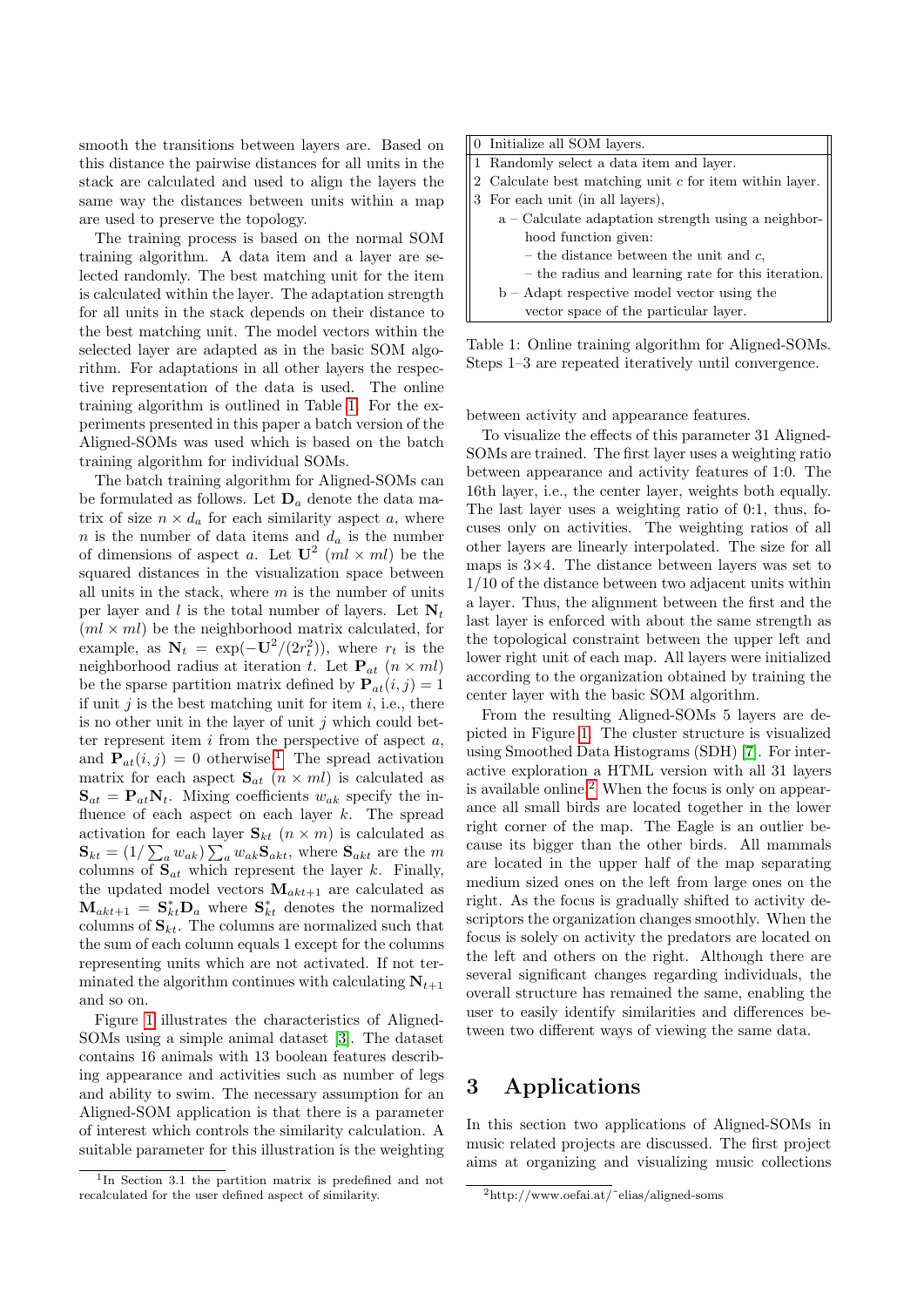

<span id="page-2-0"></span>Figure 1: Aligned-SOMs trained with the animal dataset, (a) first layer with weighting ratio 1:0 between appearance and activity features, (b) 3:1, (c) 1:1, (d) 1:3, (e) 0:1. The shadings represent the density calculated using SDH  $(n = 2$  with bicubic interpolation). White corresponds to high densities, gray to low densities.

for content-based exploration. The second application is part of a large data mining project which deals with performance strategies of famous pianists. Both demonstrations presented in this paper are available online.<sup>2</sup>

#### 3.1 Islands of Music

The goal of the *Islands of Music* project<sup>[3](#page-2-1)</sup> is to create intuitive interfaces to large music archives by automatically analyzing, organizing, and visualizing pieces of music based on their perceived acoustic similarities [\[6\]](#page-5-5).

The main difficulty is to calculate the perceptual similarity which can depend on the instruments, melody, rhythm, lyrics, or on the invoked emotions. It is questionable if there will ever be any satisfactory computational models to predict overall similarity ratings by human listeners. However, to access large music repositories even organizations derived from simplified similarity measures can be very useful.

For this demonstration two similarity measures are used, namely, spectrum and periodicity histograms which model aspects of timbre (sound characteristics) and rhythm respectively [\[4\]](#page-5-6). The spectrum histograms summarize how often specific frequency bands are active, while the periodicity histograms describe the strength of periodically reoccurring beats. In addition to these two measures a predefined organization based on meta-information is used. This organization can be any arbitrary organization that can be projected onto a map, for example, grouping pieces according to artists or any other user preferences. The idea is to enable the user to browse through a music collection by changing focus between any of these three aspects.

A screenshot of the user interface is shown in Figure [2.](#page-3-0) For this demonstration a collection of 77 pieces from different genres is used. The user interface is divided into four parts, namely, the navigation unit, the map, and two codebook visualizations. The navigation unit has the shape of a triangle, where each corner represents an organization according to a particular aspect. The user defined view is located at the top, periodicity on the left, and spectrum on the right. The user can browse these views by moving the mouse over the intermediate nodes which results on smooth changes of the map. In total there are 73 different nodes the user can explore.

The current position in the triangle is indicated by a red marker which is currently located in the top corner. Thus, the map displays the user defined organization. For example, all Classical pieces in the collection are mixed together in the upper left. On the other hand, the island in the upper right of the map represents pieces by Bomfunk MCs. The island in the lower right contains a mixture of different pieces by Papa Roach, Limp Bizkit, Guano Apes, and others which are partly very aggressive. The other islands contain two more or less arbitrary mixtures of pieces, although the one located closer to the Bomfunk MCs island has stronger beats.

Below the map are visualizations of the model vectors for the periodicity and spectrum features. The visualizations reveal that the user defined organization is not completely arbitrary with respect to the features extracted from audio. For example, the periodicity histogram has the highest peaks around the Bomfunk MCs island and the spectrum histogram has a characteristic shape around the Classical music island.

When the focus is on spectral features the island of Classical music is split into two islands where one represents piano pieces and the other orchestra. On the other hand, when the focus is on periodicity a large islands is formed which accommodates all Classical pieces. This island is connected to an island where also non-Classical music can be found such as the song Little Drummer Boy by Crosby & Bowie or Yesterday by the Beatles. Although there are several differences between the maps the general orientation remains the same. In particular the island in the upper right always accommodates the pieces by Bomfunk MCs.

For this demonstration all layers of the Aligned-SOMs were initialized based on the predefined organization. Between two corners of the triangular Aligned-SOM structure 13 intermediate SOMs where trained. The complete structure contained 73 SOMs. The dis-

<span id="page-2-1"></span><sup>3</sup>http://www.oefai.at/˜elias/music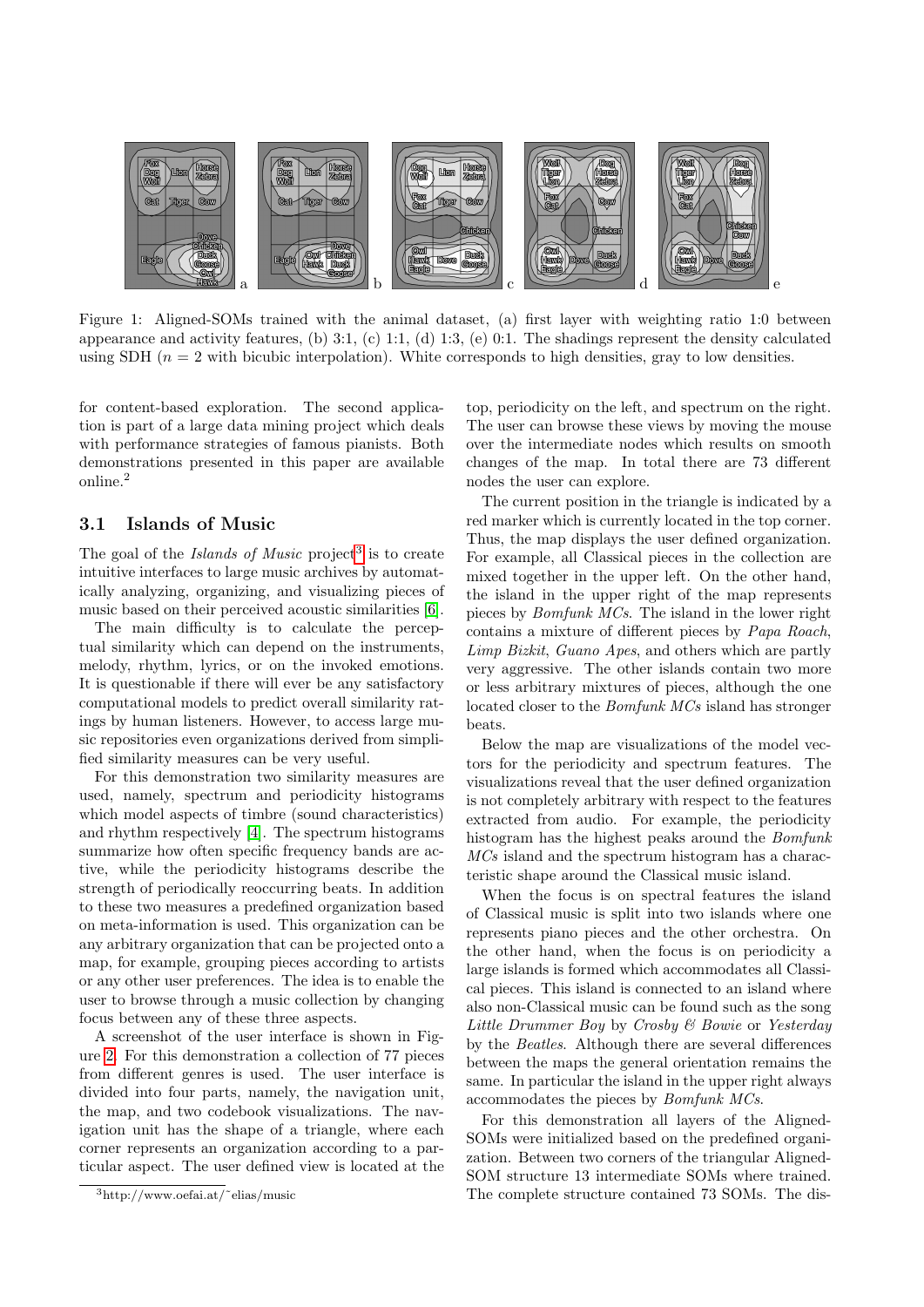

<span id="page-3-0"></span>Figure 2: Screenshot of the HTML-based user interface. The navigation unit is located in the upper left, the map to its right, and beneath the map are visualizations of the model vectors. On the left are the model vectors describing the periodicity histograms. On the right are the spectrum histogram model vectors.

tances between two corners was the same as the distance between two adjacent units within a layer. The structure was batch trained using 100 iterations and a final neighborhood radius of 0.1 (Gaussian neighborhood function). Further details of this application can be found in [\[4\]](#page-5-6).

#### 3.2 Musical Performance Strategies

The second application is part of a large data mining project<sup>[4](#page-3-1)</sup> whose goal is to study fundamental principles of expressive music performance [\[9\]](#page-5-7). Performances by concert pianists are measured with respect to timing and loudness fluctuations. The goal is to find characteristic patterns that give insight into typical interpretation strategies used by pianists.

The dataset used for this particular experiment consists of performances of Mozart piano sonatas, played by internationally renowned pianists. Each performance is described in the dimensions tempo, loudness, and time. An example of one such time series in the form of a smoothed trajectory in the two-dimensional tempo-loudness space is shown in Figure [3,](#page-3-2) with tempo



<span id="page-3-2"></span>Figure 3: Part of a smoothed trajectory.

on the vertical axis and loudness on the horizontal axis. If the pianist plays faster and louder the trajectory moves toward the upper right while it moves toward the lower left if the pianist reduces the tempo and plays softer. The trajectories are cut into overlapping segments with a length of a few seconds.

At the current research state it is not clear how to best represent the performance trajectories to capture the main characteristics. Some of the open questions are related to the weighting of the tempo and loudness

<span id="page-3-1"></span> $^4 \mbox{http://www.oefai.at/music}$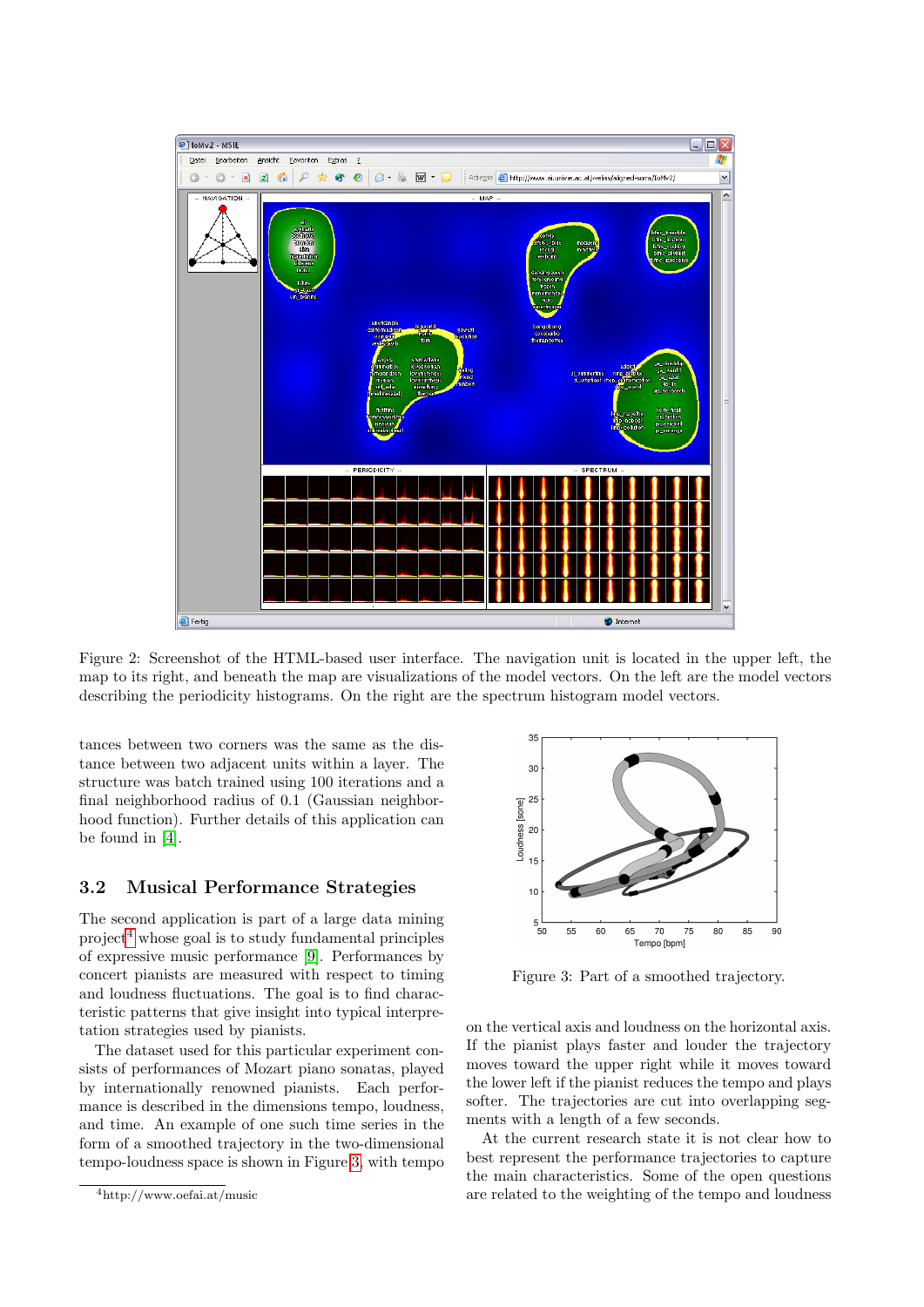dimensions, strength of the trajectory smoothing, and the normalization of the data.

Regarding the normalization there are five forms of particular interest which can be categorized in three levels. The first level is no normalization, the second level is normalizing the mean, the third level is to normalize mean and variance. The effect of the second level is that the focus is only on absolute changes regarding loudness or tempo. On the third level the focus is only on relative changes. Within the second and third levels two ways of normalizing the data are distinguished, namely, normalizing locally over a short segment of the trajectory or normalizing globally over a longer sonata part.

The upper left part of Figure [4](#page-5-8) shows the connection between the five forms of normalizing the data. In addition, two dimensions are included which control the weighting between loudness and tempo, and the degree of smoothing the trajectories. For each of these different ways to extract features changes in the density distribution of trajectories are analyzed.

A screenshot of the HTML user interface is shown in Figure [4.](#page-5-8) The user interface is divided into three parts. The first part contains the navigation unit and a visualization of the SOM model vectors (codebook). The second part contains the Smoothed Data Histograms (SDH) visualization for each pianist. To make differences between the SDH visualizations more apparent, in addition, the individual SDHs are visualized after subtracting the average SDH. The third part contains the SDH visualizations of each sonata part.

Three markers are used to indicate the current position in the navigation unit. One marker indicates the normalization, one the weighting with respect to loudness and tempo, and the third marker indicates the degree of smoothing. Between two extremes seven intermediate positions are used. Therefore, given the overall structure, over 3,800 SOMs would need to be trained to allow every possible combination of the three markers. Due to computational considerations the combinations are limited such that a marker can only be moved to the intermediate nodes (small circles) if the other two markers are located on main nodes (big circles), thus, reducing the number of SOMs to 127.

The codebook visualizes the trajectory segments as blue lines with a red dot marking the end. The blue shadings represent the variance of the data items mapped to the unit. The number in the lower right of each unit displays the number of data items mapped to the respective unit.

One example of a rather trivial result is the influence of the loudness-tempo weighting when no normalization is applied. When the focus is only on loudness major differences between the pianists are clearly recognizable in the SDH visualization. In particular, the recordings by Batik are much louder than others while Schiff is by far the softest. On the other hand, the

SDH visualizations of the sonatas are very similar and hardly distinguishable. Both observations are intuitive since the CD recordings vary in terms of average loudness. Thus, the distinctions made with this normalization are not due to specifics of pianists, but rather to specifics of the recordings.

On the other hand, if the focus is on tempo, then the differences between the pianists diminish, except for Gould. Comparing the SDH with the codebook reveals that the performances by Gould are outliers since they are either extremely fast or slow. The SDH of the sonatas reveals that they are very distinguishable in terms of tempo which is obvious since some are simply faster than others.

This distinction between sonatas is lost when normalizing the mean either locally for a segment or globally for a whole sonata part. When normalizing the mean locally the SDH of the pianists reveals that Gould plays very frequently patterns of relative constant loudness and tempo. When removing the average from the SDH visualization Pires is quite the opposite to Gould and frequently performs very strong modulations of loudness and tempo. Schiff seems to vary tempo more than loudness. This is underlined when exploring the impact of the loudness-tempo weighting. When focusing only on loudness the performances of Schiff are very similar to those by Gould while focusing on tempo reveals that there are strong similarities between Pires and Schiff.

The Aligned-SOM structure was initialized by setting the orientation of all layers according to the map representing local variance and mean normalization with equal weighting of loudness and average smoothing. First, the five main nodes where trained with the batch Aligned-SOM algorithm. The maps between the main nodes were interpolated. The nodes on the dimensions loudness-tempo and raw-smooth where trained subsequently. First, their orientations were initialized according to the orientation of the respective main normalization node. Then they were trained independently of all other nodes. However, in each iteration the model vectors of the respective main node were not updated. Further details of this application can be found in [\[5\]](#page-5-9).

# <span id="page-4-0"></span>4 Conclusions

Aligned-SOMs are a new approach to utilize the visualization abilities of Self-Organizing Maps. In this paper the algorithm together with two applications in the music domain were presented. First results seem promising. The idea of Aligned-SOMs is to enable the user to interactively explore the effects of computing similarity in different ways. For each of these different views of the same data a SOM is trained and all SOMs are aligned so that the user can smoothly browse from one similarity aspect to another. Recent developments